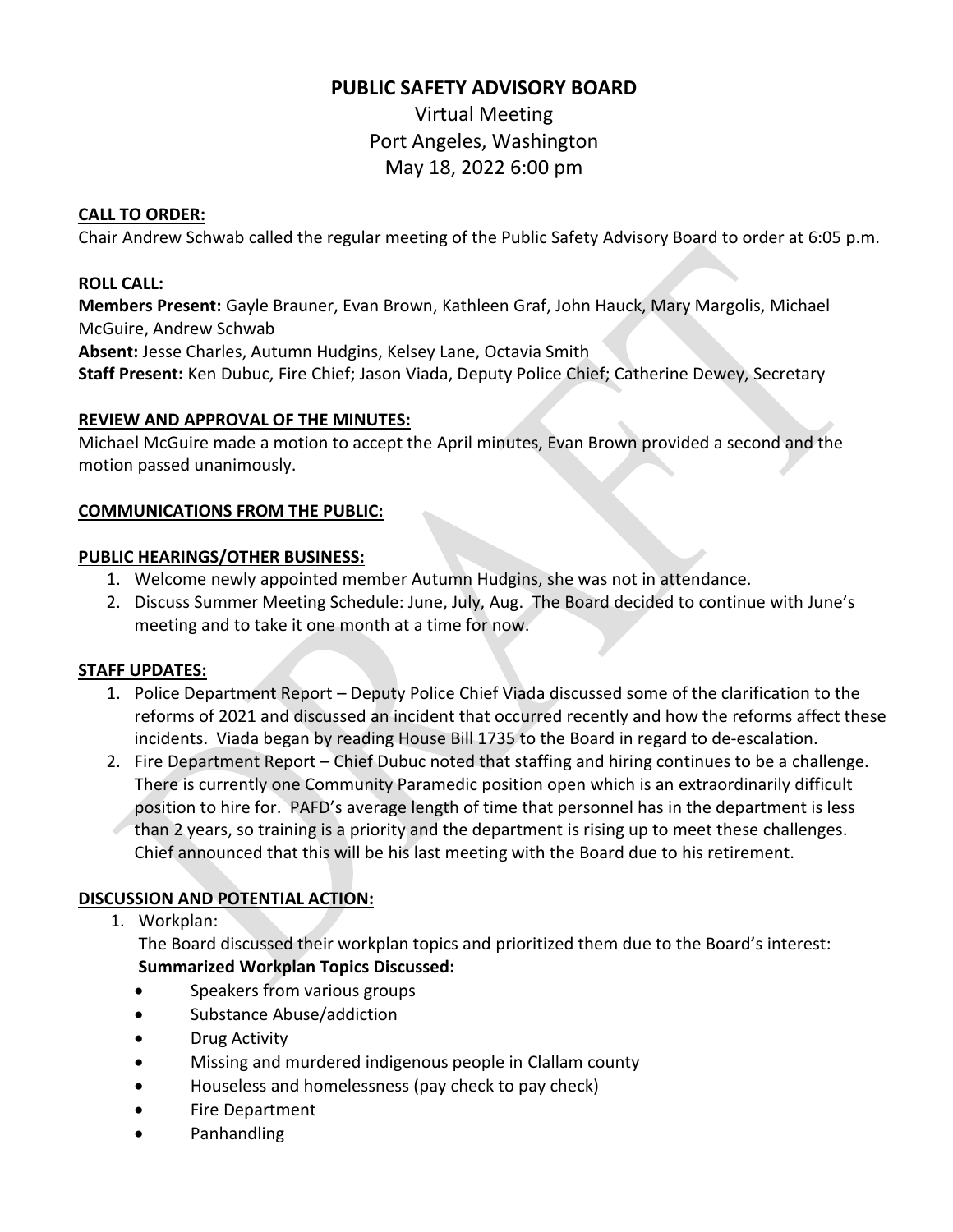- Derelict building
- Full-time code enforcement
- Cleanliness and safety (downtown, Safeway, trails, parks, public restrooms, cleaning overbrush)
- PA reputation
- Trimming overgrowth
- More visible police presence
- Traffic safety (speeding, traffic island at McDonald's)
- Dogs off of leash/animal control
- Handicapped/disabled parking spots in private parking lots that are being used inappropriately

#### **Prioritized Topics as chosen by the Board:**

- ➢ Cleanliness and Safety (downtown, Safeway, trails, parks, public restrooms, cleaning overbrush, animal control)
- ➢ Missing and Murdered Indigenous people in Clallam County
- ➢ Code Enforcement
- ➢ Traffic Safety (speeding, traffic island at McDonald's)
- ➢ Human Trafficking
- $\triangleright$  More visible police presence
- ➢ Substance Abuse/ addiction, drug activity

Chair Schwab recommended have some presentations lined up on some of the topics before forming committees. Deputy Chief Viada took the lead in getting more information on the topics listed and they will prepare to discuss more in June and tentatively provide a guest speaker for Missing and Murdered Indigenous People for September.

#### **REPORTS FROM BOARD MEMBERS:**

- 1) Kathleen Graf History of the Public Safety Volunteer Board Report enclosed.
- 2) Gayle Brauner recommendation to Council to prioritize adding Fire Department personnel. Conversation ensued and Chief Dubuc suggested having the Finance Department speak to the budge process prior to making any recommendations.

Gayle Brauner made a motion that the we, the Public Safety Advisory Board, ask the Council to consider prioritizing the hiring of an additional Fire Department personnel in the 2023 budget and Mary Margolis provided a second to the motion and a roll call vote followed:

| 1. Gayle Brauner | Yay |
|------------------|-----|
|------------------|-----|

- 2. Evan Brown No
- 3. Kathleen Graf No
- 4. John Hauck No
- 5. Mary Margolis Yay
- 6. Michael McGuire No
- 7. Andrew Schwab No
- 3) Members may make statements or offer observations about the character or work of the board without having any particular agenda item.
	- The Board members congratulated Chief Dubuc on his retirement and wished him well.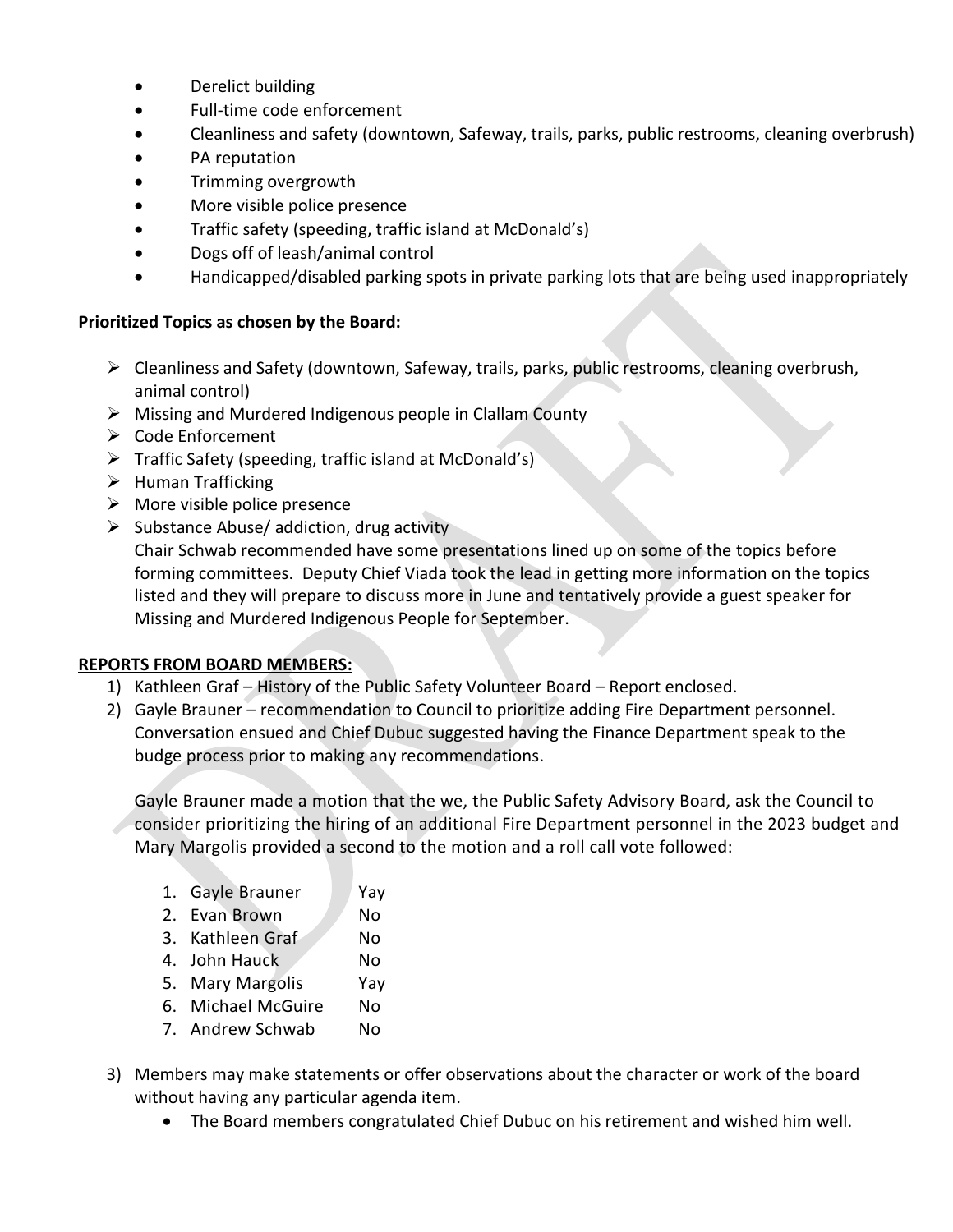- Mary Margolis noted that Clallam County Pro Bono Lawyers will be hosting a webinar May  $27<sup>th</sup>$  from 12-1:30, free of charge. There will be a panel speaking on housing, and new eviction laws.
- Gayle Brauner provided a resource from the Department of Interior the Secretary Deb Haaland who is the first ever Native American person to serve as the DOI Secretary on US Federal Govt Native American children's boarding schools and the devastating effect it had on the Indigenous population and culture. – Resources enclosed.

#### **ADJOURNMENT:**

Michael McGuire made a motion to adjourn and Mary Margolis provided a second to the motion and the motion passed unanimously. The meeting adjourned at 8:13 p.m.

## **The next Scheduled PSAB Meeting June 15th, 2022**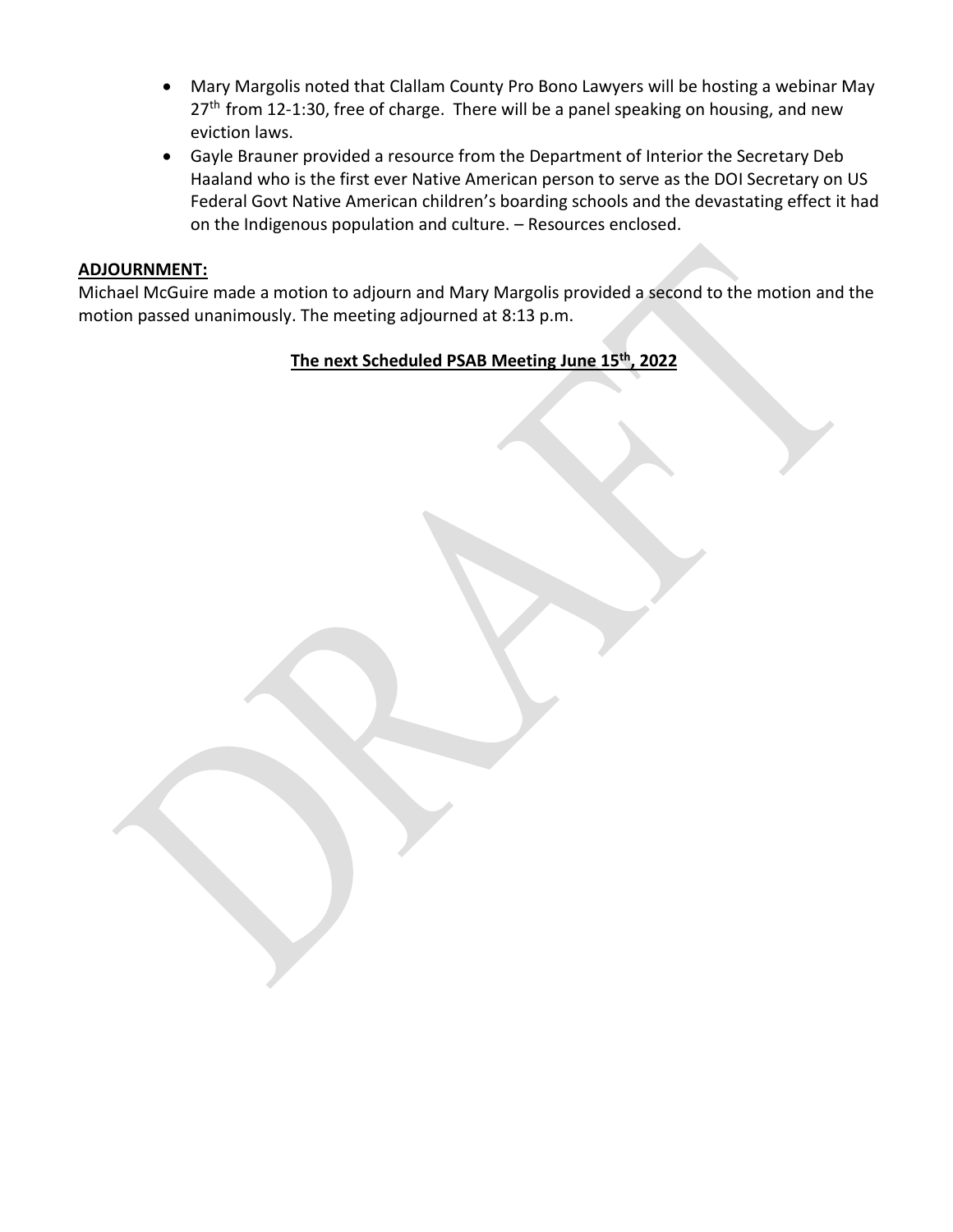First and foremost, all of the City's Boards, Commissions and Committees exist at the behest of the City Council. All of the appointments are made by the City Council.

The City Council made the first appointments to the original Law Enforcement **Advisory Board. (LEAB).** 

In 1990 based on past practice, the City Council interviewed each and every candidate who had applied to become a member of any of the Boards, Commissions, or Committees.

The City Council then proceeded to make the necessary appointments.

However, over a period of time and with the addition of new Boards, the City Council realized that it had become rather cumbersome and certainly time consuming to continue conducting all of the interviews.

The City Clerk, was given the assignment of making a recommendation to the City Council to change the process a bit in order to reduce the Council's time spent in conducting interviews.

It was the City Clerk's recommendation at the time that interviews conducted for certain Boards and Commissions still needed to remain under the purview of the City Council.

There were others, however, that could be handled in a different manner.

The Law Enforcement Advisory Board was one.

The City Clerk gathered applications for the Law Enforcement Advisory Board (LEAB) and forwarded them to the Police Chief for review. The Police Chief would then arrange for the candidates to be interviewed by the membership of the Law Enforcement Advisory Board (LEAB) and that board would then formulate a recommendation to the City Council as to the suggested appointments.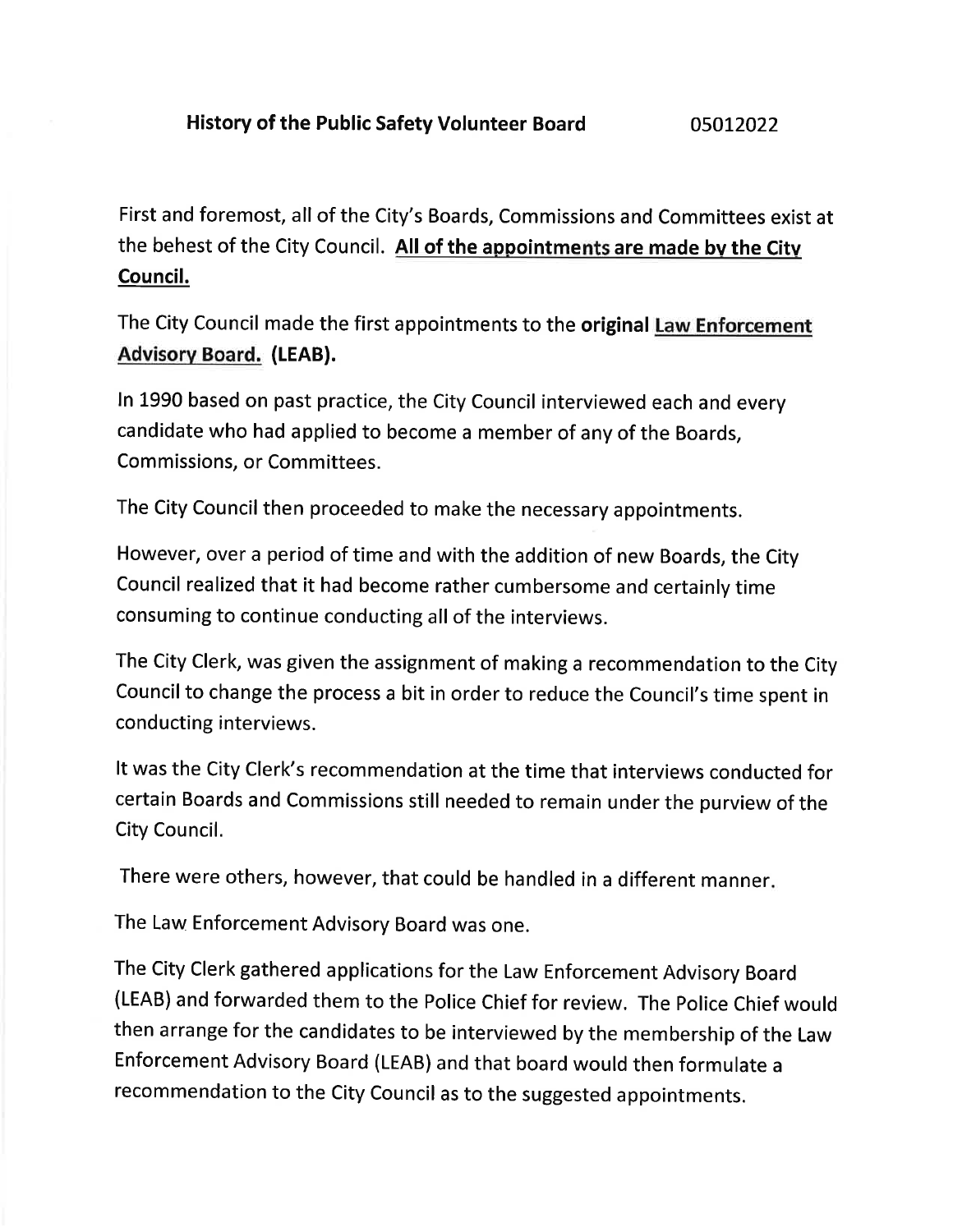The City Council would then make the formal appointments.

This practice was continued to the time the Law Enforcement Advisory Board was changed to become The Public Safety Advisory Board. (Ordinance No. 3281, June  $10^{th}$  2007x)

The Public Safety Advisory Board (PSAB) was established as a citizen liaison board to advise and make recommendations to the City Manager, Chief of Police and the Fire Chief regarding policies, procedures, programs, and accreditation standards, budgetary implications and other issues as requested.

## The Board is strictly an advisory board and has no management, oversight or policy making role with Public Safety.

The members are selected on the basis of a general representation of the various segments of the community.

## The Board does not take up causes or issues beyond providing input to the Chiefs in response to what is brought to the Board from the Chiefs for input. Members give feedback and advise generally based upon their knowledge of the

community and are not expected to canvass or survey the community personally.

At the end of each meeting the final query "for the good of the order" portion is the opportunity to share any concerns that members might have that they would like to have input before the Chiefs or that a member feels that the Chiefs would benefit by knowing about it.

We are not here to over see the Police or Fire Department, we are here to assist and support our Police Department and Fire Departments.

When a member speaks about the Board outside of the meetings, they are not representing the Board, but rather their individual take on matters. If a position on a matter is asked for by the Chiefs, it is handled through motions, debates and majority votes during a public meeting.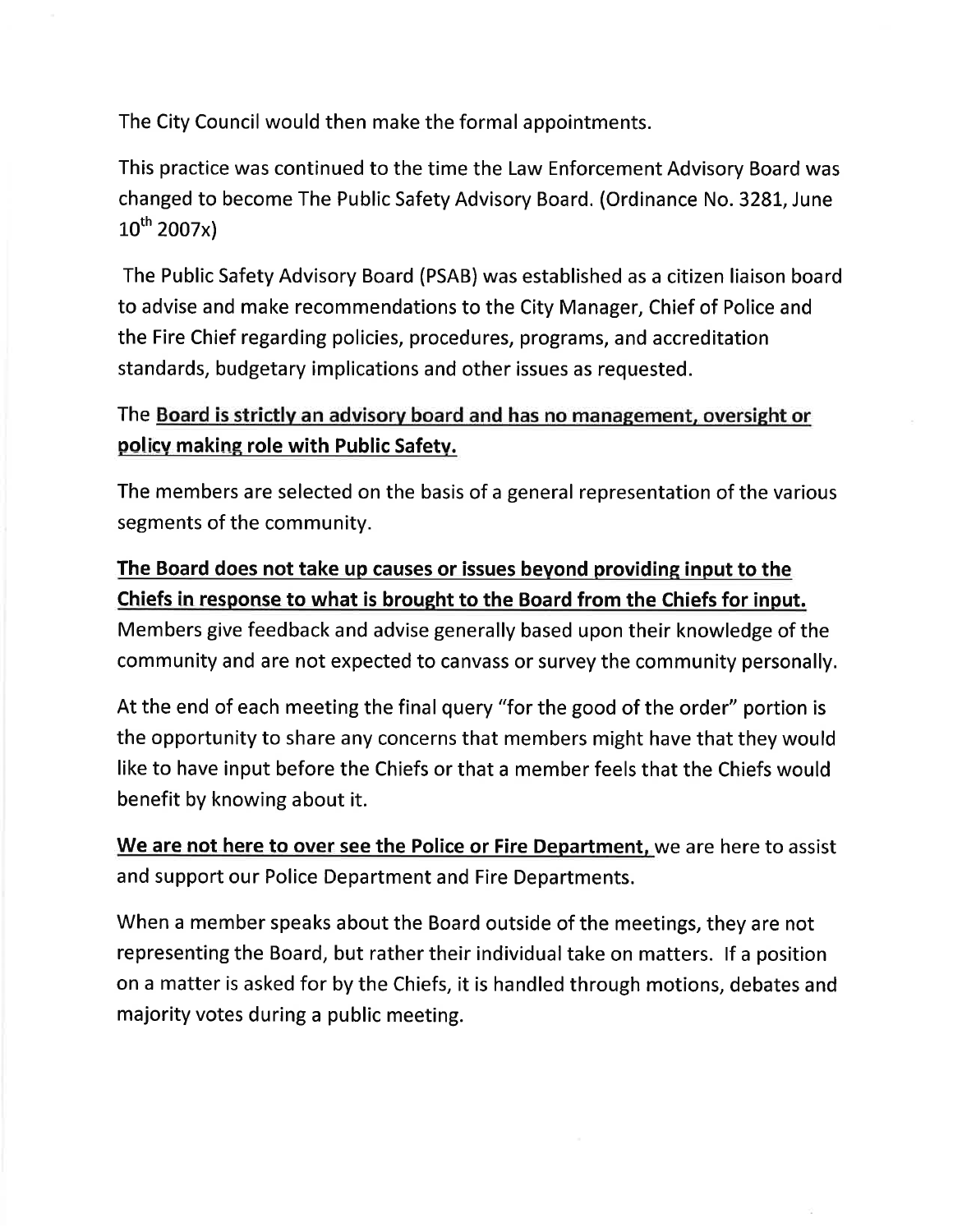## **Community Paramedicine**

I would like to take a minute to thank Chief Ken Dubuc for his vision of Para Medicine. I feel privileged to have been on the Port Angeles Public Safety Advisory Board when Chief Dubuc had his dream. Watching a vision take form and become a reality, is pretty amazing. The "Community Paramedic" has brought our community a lot of money and has filled a need in our community.

Catherine Dewey wrote the following:

## **Community Paramedic**

2020 was the second full year of the Port Angeles Fire Department Community Paramedic program.

The Fire Department established a Community Paramedicine program in order to pair a Fire Department paramedic with various community health partners (Olympic Medical Center, North Olympic Healthcare Network, Peninsula Behavioral Health, Jamestown Tribal Clinic, Olympic Peninsula Community Clinic and Lower Elwha Health Clinic) with the goal of providing pre-hospital health care for underserved persons. Provision of this proactive health care is intended to reduce hospital emergency department visits, guide patients to appropriate community health resources and reduce utilization of the 9-1-1 calls for service from patients after they have had an initial contact with the Community Paramedic. This translates into savings of hundreds of thousands of health care dollars!

The completion of this project has saved the community and served it well. Thus saving the community a lot of money, as well as helping those that would have slipped through the cracks. This should be in every fire house in the country. Thank you Chief Dubuc.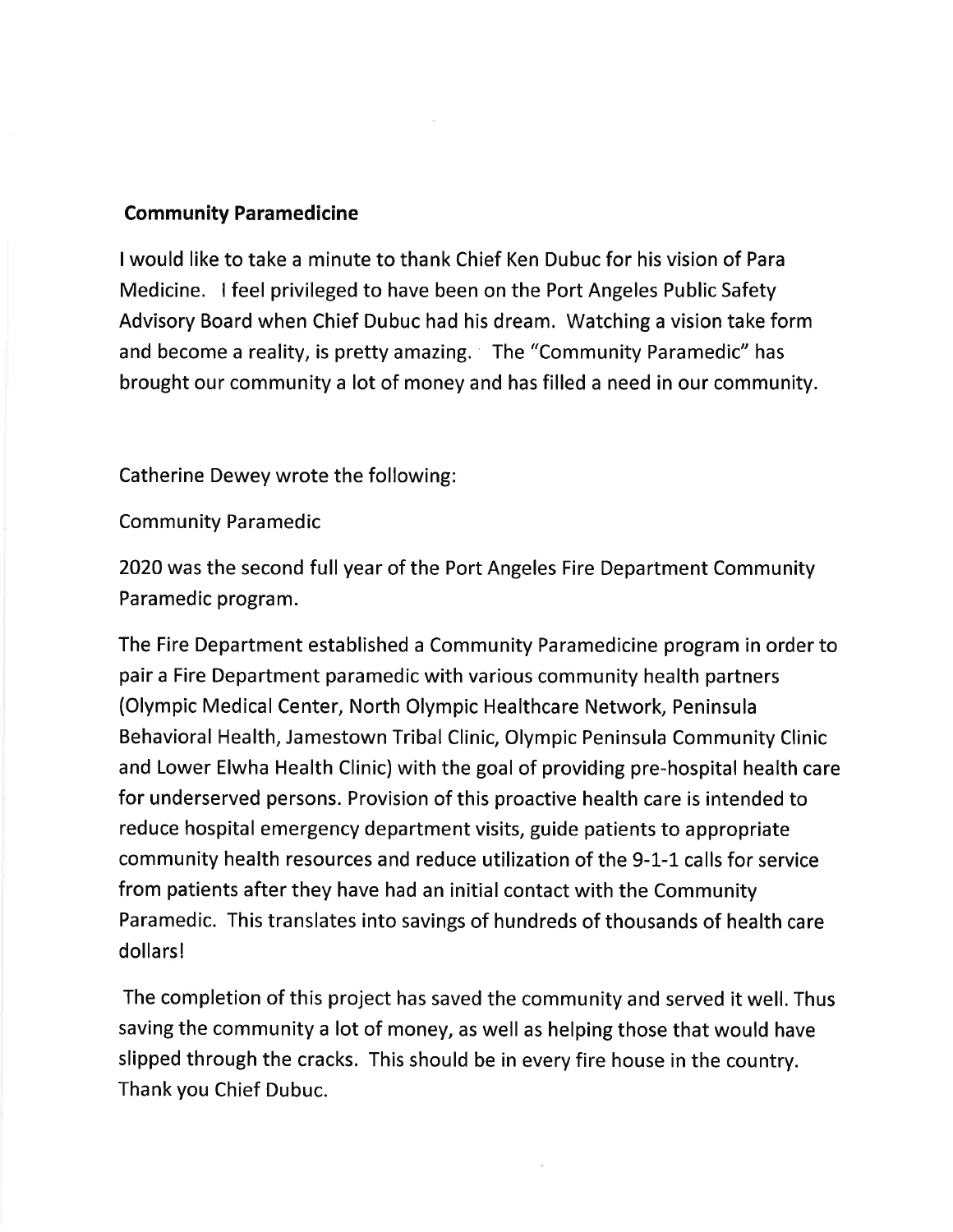Reference Material - City of Port Angeles Public Safety Advisory Board

By-Laws and Rules of Procedure,

Ordinance No. 3665 (Oct. 2, 2020), Ordinance No. 3588 (September 5, 2017), Ordinance No. 3281 (June 10, 2007) Ordinance No. 2724 (December 20, 1992)